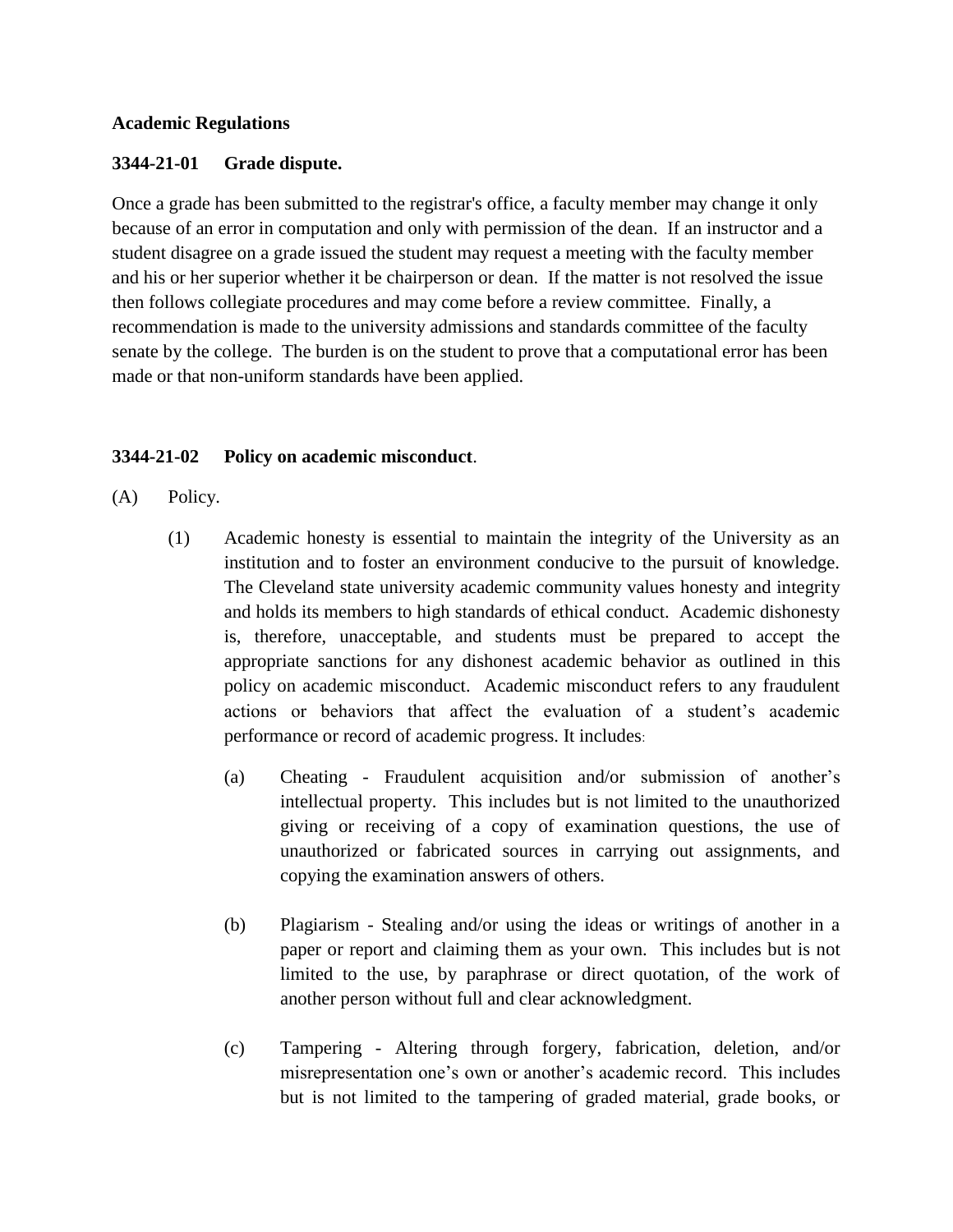electronic records of graded material and the misrepresentation of degrees awarded, honors received, or sanctions issued.

- (2) For the purpose of differentiating the degree of seriousness of acts of academic misconduct and the sanctions that should be imposed, the following definitions apply:
	- (a) Minor Infraction Minor infractions comprise those instances of cheating, plagiarism, and/or tampering which affect the grade of an individual class assignment or project of lesser (<25% of grade) importance. Multiple instances of minor infractions within a course or across courses constitute a major infraction.
	- (b) Major infraction Major infractions comprise those instances of cheating, plagiarism, and/or tampering which affect the overall course grade, such as a major/comprehensive exam, term paper or project, final grade evaluation, or academic standing and status. Major infractions automatically result in an entry on the student's permanent record that the student has engaged in academic misconduct (see subparagraph (B)(2)(b) of this policy).
- (3) Allegations of cheating, plagiarism or tampering can be raised by any member of the university community. However, appropriate action for alleged instances of academic misconduct, as spelled out in the procedures and sanctions sections below, should be conducted by the faculty member of record or the instructor (hereafter referred to as the "faculty member") or the department chairperson or college dean (hereafter referred to as the "academic administrator") in accordance with the circumstances. That individual will inform the student of all allegations and proposed sanctions immediately upon their determination. A resolution may be reached through an informal meeting between the faculty member or academic administrator and the student charged with academic misconduct, with the student satisfied that the allegation was accurate and that the sanction imposed was appropriate. If the student disagrees with the charge made by a faculty member or academic administrator, or with the sanction imposed, the disagreement will ordinarily be resolved through the normal academic channels of the department chairperson and college dean.
- (4) If no resolution is reached at these levels, the student has the right to a hearing and resolution of the matter before the academic misconduct review committee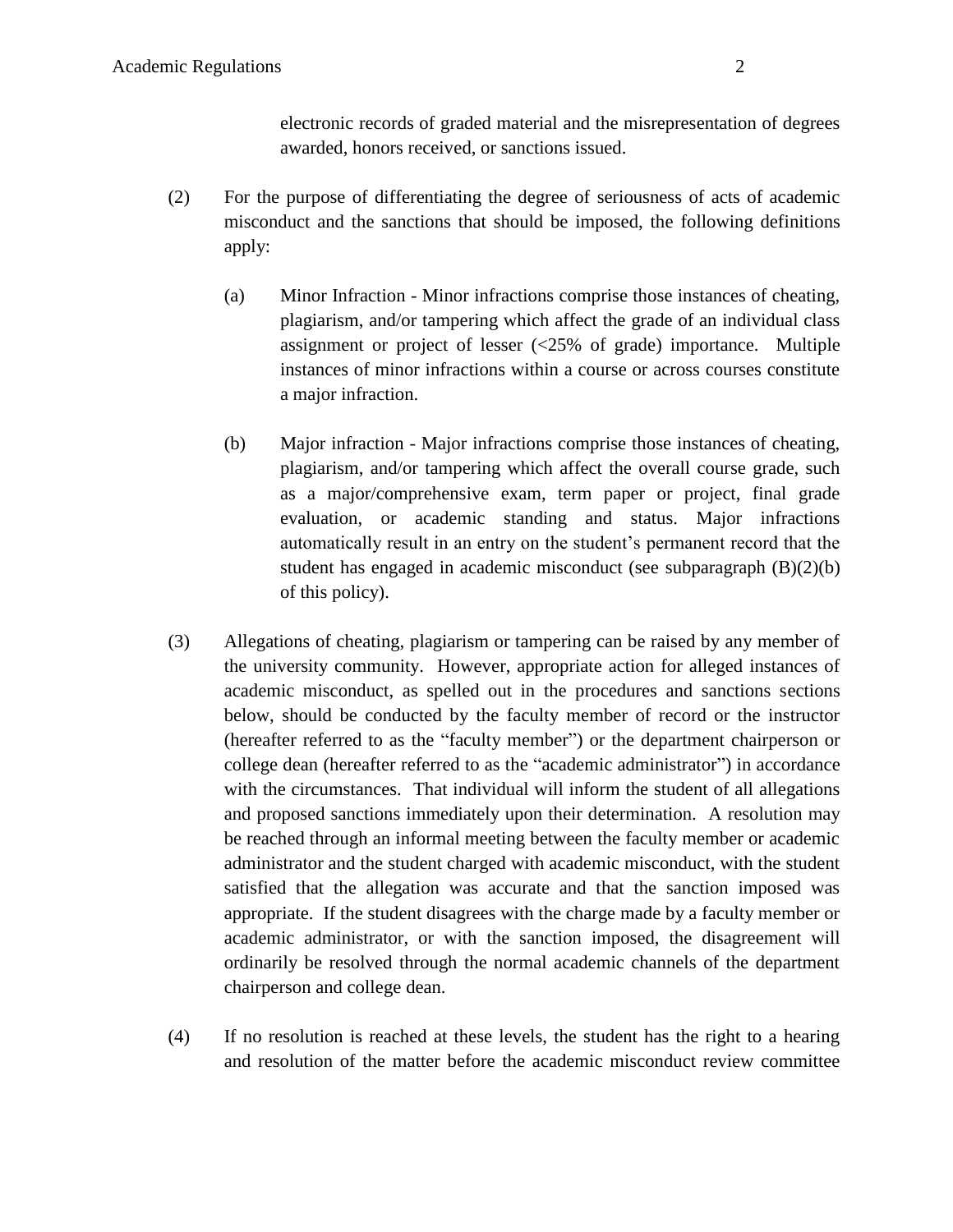(hereafter referred to as the "review committee" (see paragraph (D) of this policy)).

(B) Procedure.

(1)

- (a) At the time of the incident, the faculty member or academic administrator weighs the evidence and determines the appropriate sanction as specified in the paragraph (C) of this policy. However, academic suspension or expulsion shall be invoked only by recommendation to and confirmation by the review committee (see subparagraphs  $(C)(2)(b)$  and  $(c)$  of this policy).
- (b) If the Review Committee confirms the recommended suspension or expulsion from the university, this recommendation is forwarded to the President of the University who may decide to support the recommendation or impose an alternate sanction.
- (2) If, after discussing the infraction with the student suspected of academic misconduct, a faculty member or academic administrator concludes that misconduct did occur, that individual will choose an appropriate sanction and inform the student in writing of the decision, the basis for the decision, and the penalty imposed.
	- (a) If the misconduct is course-related, a copy of this letter shall be sent to the chairperson of the department in which the course is offered. If the infraction is not course related, the letter shall be sent to the chairperson of the student's major department.
	- (b) For major infractions, the chairperson of the department will confirm in a mailed correspondence to the student the infraction and sanction. A copy of this letter shall also be sent to the college dean and to the university registrar. The registrar will make an entry on the student's permanent record that the student has been disciplined for academic misconduct. This notation shall remain on the permanent record for a period of three years from the date of entry or until the student's graduation, whichever comes earlier. Thereafter, the entry is to be removed from the student's permanent record, from any existing copies thereof, and from all student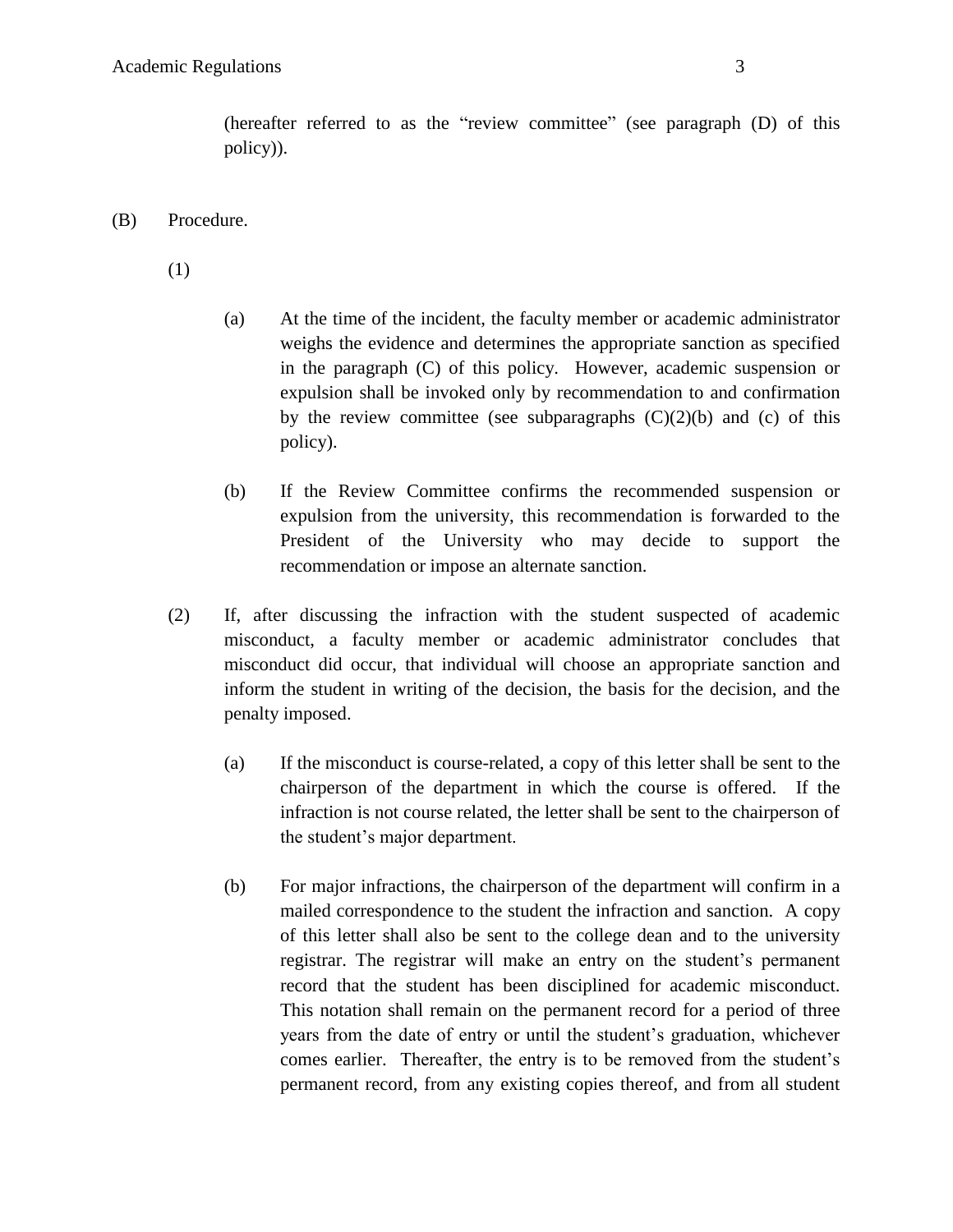files in which the notation may have been placed, provided that the student has not been found guilty of a second instance of academic misconduct.

- (3) If, after meeting with the faculty member, the student feels that she or he is innocent of the charge or is being unreasonably penalized, the first redress is to the chairperson of the department in which the course is offered (for courserelated misconduct) or to the chairperson of the student's major department (for misconduct that is not course related). The faculty member will coordinate a meeting between him/herself, the student, and the chairperson. The matter may be resolved at this level through informal discussion, with both faculty member and student presenting their cases.
	- (a) If the chairperson concurs with the student by determining that no violation has occurred, and the faculty member is in agreement, the notation placed in the permanent record shall be removed and destroyed.
	- (b) If the chairperson concurs with the faculty member by determining that an infraction has occurred, and the student is in agreement, the chairperson may impose the recommended sanction. The chairperson will inform the student in a mailed correspondence of this decision. For a course related infraction, a copy of the letter is also sent to the instructor of the course. In the case of a major infraction, a copy of the letter is also sent to the college dean and to the university registrar, who will make an entry on the student's permanent record as described in subparagraph (B)(2)(b) of this policy.
- (4) If, after meeting with the chairperson, the student feels that she or he is innocent of the charge or is being unreasonably penalized, or the faculty member is not in agreement with the chairperson's decision, the issue shall be submitted in writing by the chairperson to the dean of the college in which the course is offered. If the charge of academic misconduct does not involve a course, the issue shall be submitted in writing to the dean of the college in which the student is admitted. The dean will hear both the instructor and the student. The matter may be resolved at this level through informal discussion with both faculty member and student presenting their cases.
	- (a) If the dean concurs with the student by determining that no violation has occurred, and the faculty member is in agreement, the notation placed in the file shall be removed and destroyed.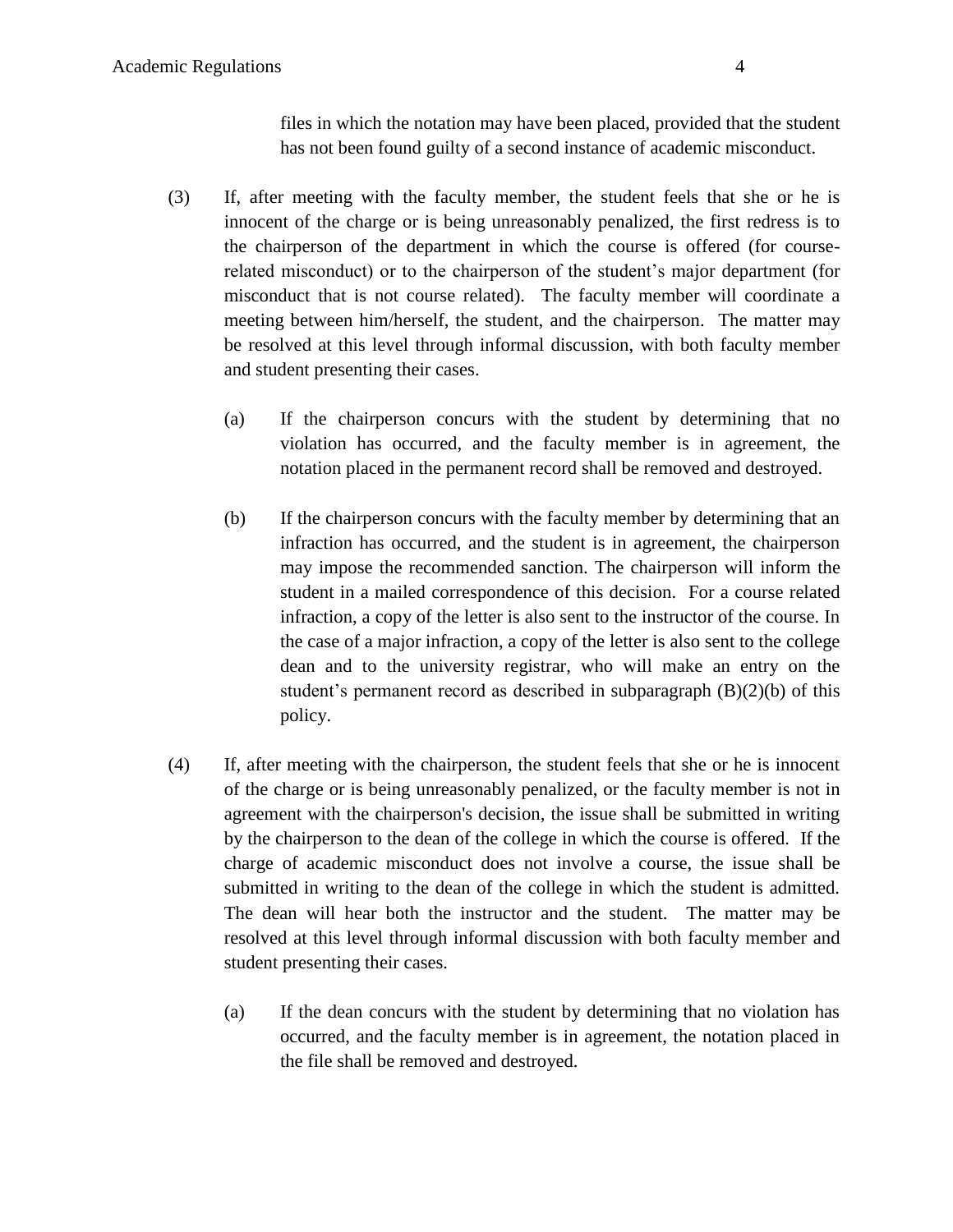- (b) If the dean concurs with the faculty member by determining that an infraction has occurred, and the student is in agreement, the dean may impose the recommended sanction. The dean will inform the student in a mailed correspondence of this decision. A copy of the letter is also sent to the instructor of the course and the department chairperson. In the case of a major infraction, a copy of the letter is also sent to the university registrar, who will make an entry on the student's permanent record as described in subparagraph  $(B)(2)(b)$  of this policy.
- (5) If after such prior proceedings the student or faculty member is dissatisfied with the findings, the sanction, or the nature of the notation in the student's file, the student or faculty member may, within 20 days of the student being informed in writing of the college dean's decision, petition the review committee for a hearing. Neither the finding of misconduct nor the sanction previously suggested or imposed shall in any way limit the options available to the review committee, and the hearing shall be in the nature of a de novo proceeding. The burden of submitting all relevant evidence to the review committee is on the student, faculty member, or academic administrator petitioning for review. The review committee will not gather evidence to investigate the charge independently.
	- (a) If the review committee determines that no violation occurred, the notation placed in the file shall be removed and destroyed.
	- (b) If the review committee finds that a violation has occurred, it shall impose the appropriate sanction as specified in paragraph (C) of this policy.
- (6) These rules shall not be applicable to professional schools at the graduate level which have adopted misconduct codes of their own which are consistent with high academic principles and the standards of their professions or their accreditation organizations.
- (C) Sanctions.

The sanction options listed in this section and the basis for invoking these sanctions are guidelines for the faculty member and academic administrators, designed to achieve uniformity throughout the university in dealing with academic misconduct. Options within infraction classifications are not mutually exclusive and may be employed in combination.

(1) Minor Infractions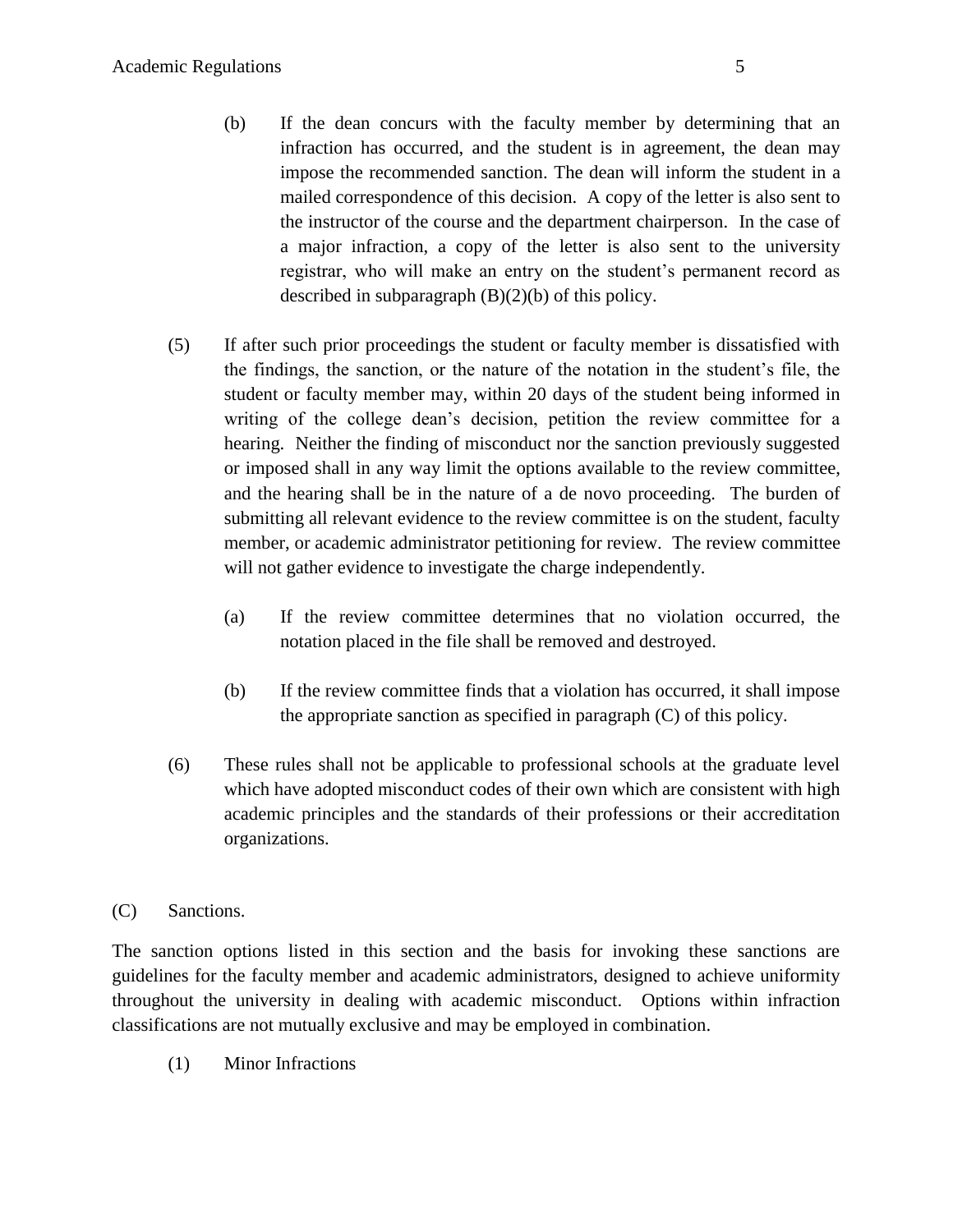- (a) Reprimand A written statement of the student's violation of a university regulation placed in the student's disciplinary file within the major department and college.
- (b) "F" Grade on assignment "F" grade on an individual assignment or project in which an incidence of academic misconduct occurred.
- (2) Major Infractions
	- (a) "F" Grade in the course "F" grade in the course in which an incidence of academic misconduct occurred. The "F" grade is not open to the grade dispute process, having been reviewed by the department chairperson and made available for assessment by the review committee. A course in which an "F" is issued due to academic misconduct is not open to late withdrawal through college or university petition, having been reviewed by the college dean and having had the potential to be reviewed by the review committee.
	- (b) Recommendation of suspension Recommendation to the president for separation of the student from the university for a period of no less than one semester and not to exceed three (including summer semester). A student shall be suspended from the University only by review committee recommendation after consultation with the college in which the student is enrolled and with the support of the president. The president shall respond to the recommendation of the review committee within 5 working days of notification of the sanction. A second suspension may result in dismissal from the university, upon recommendation by the review committee.
	- (c) Recommendation of expulsion Recommendation to the president for a permanent separation from the university, without readmission to the institution. A student shall be expelled only by review committee recommendation after consultation with the college in which the student is enrolled and with the support of the president. The president shall respond to the recommendation of the review committee within 5 working days of notification of the sanction.
- (D) Academic Misconduct Review Committee.

The review committee is a standing committee of two faculty members elected at large by the faculty, drawn from the entire university faculty, one student member of the university judiciary, elected by the members of that body, and the judicial affairs officer, as a non-voting, ex-officio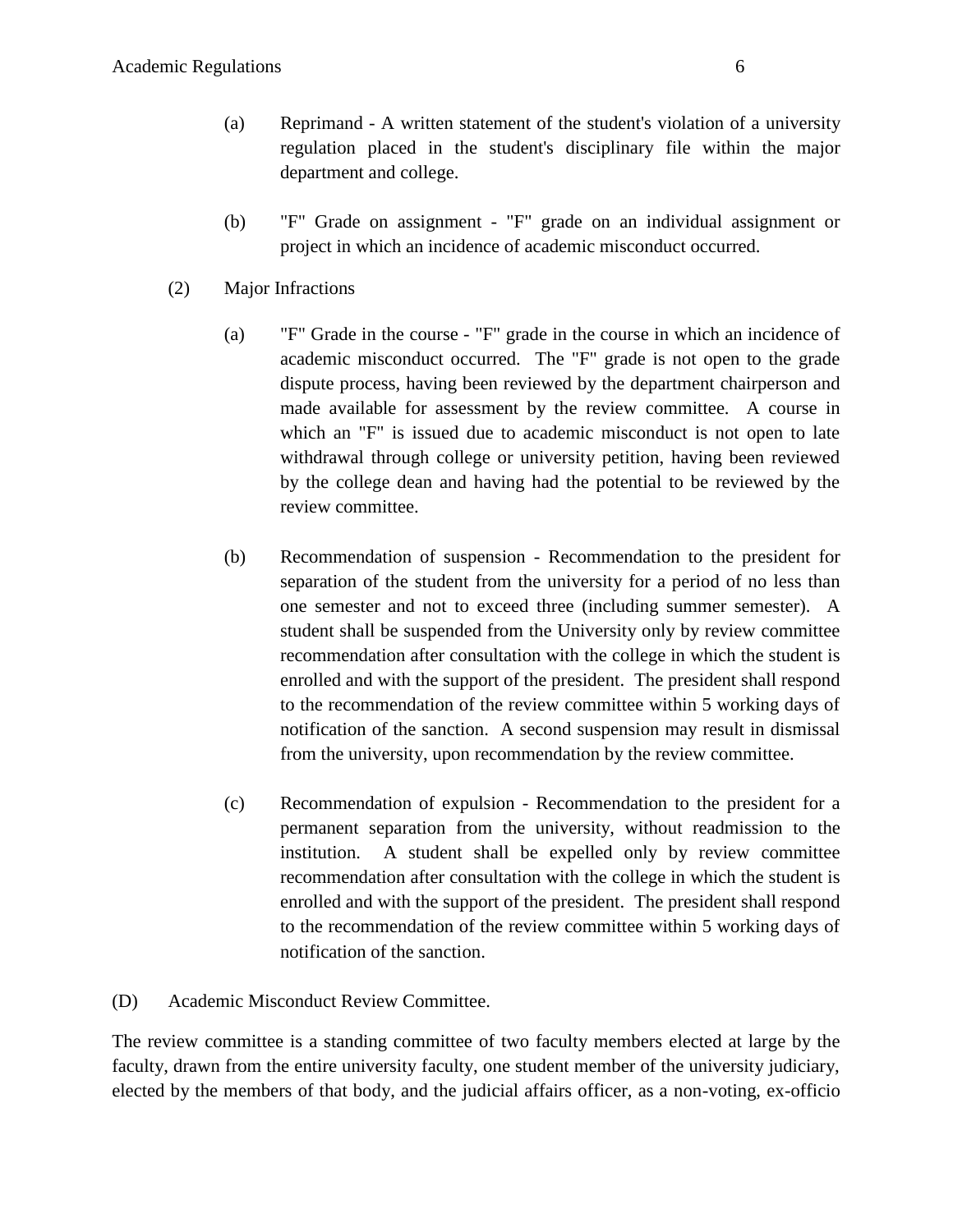member. The jurisdiction of the review committee is limited to academic misconduct grievances between a student and faculty member or academic administrator. In any matter brought before it the review committee, with due notice, shall hear the matter. The student charged shall have the right to be present, with or without counsel, and to examine all evidence and witnesses. The hearing will be closed to the public unless the student specifically requests in writing that it should be open. The judicial affairs officer shall serve as the repository of the records of this committee.

# **3344-21-03 Credit by examination**.

At Cleveland State University matriculated students can earn credit toward degree requirements through examination. The credit by examination program permits a student to begin college work at a level consistent with his or her academic background, to avoid repeating course material already mastered, to pursue a more flexible schedule, and to reduce the time required for graduation. Students may use the credit by examination program to demonstrate college level achievements and proficiencies acquired outside a university classroom. Most often this means knowledge gained by independent study, employment, specialized study courses, or honors courses in high school.

(E) Cleveland state university recognizes four different types of examinations for credit.

- (1) Advanced placement program ("APP"). This is the oldest credit by examination program. It is offered under the auspices of the college entrance examination board to high school students who have completed an official advanced placement course. Arrangements for testing are made through the high school in which the student is enrolled. CSU grants freshman year credit, (4-12 term credits), for each examination score of 3, 4, or 5. Credit is available in art, biology, chemistry, computer science, economics, english, foreign languages, history, mathematics, music, physics, political science, and psychology. A transfer student who received APP credit at another institution should have the official score report mailed directly to the CSU admission office.
- (2) Departmental examinations. Some departments at the university have developed end-of-course examinations for certain courses or learning sequences in the curriculum. The administration and grading of these examinations, as well as the level of achievement required for credit, are in the hands of the department chairperson. Questions about course examinations for credit should be directed to the appropriate department office.
- (3) College level examination program-general examinations ("CLEP-general exams"). This is a series of five comprehensive examinations developed under the auspices of the college entrance examination board. CLEP-general exams are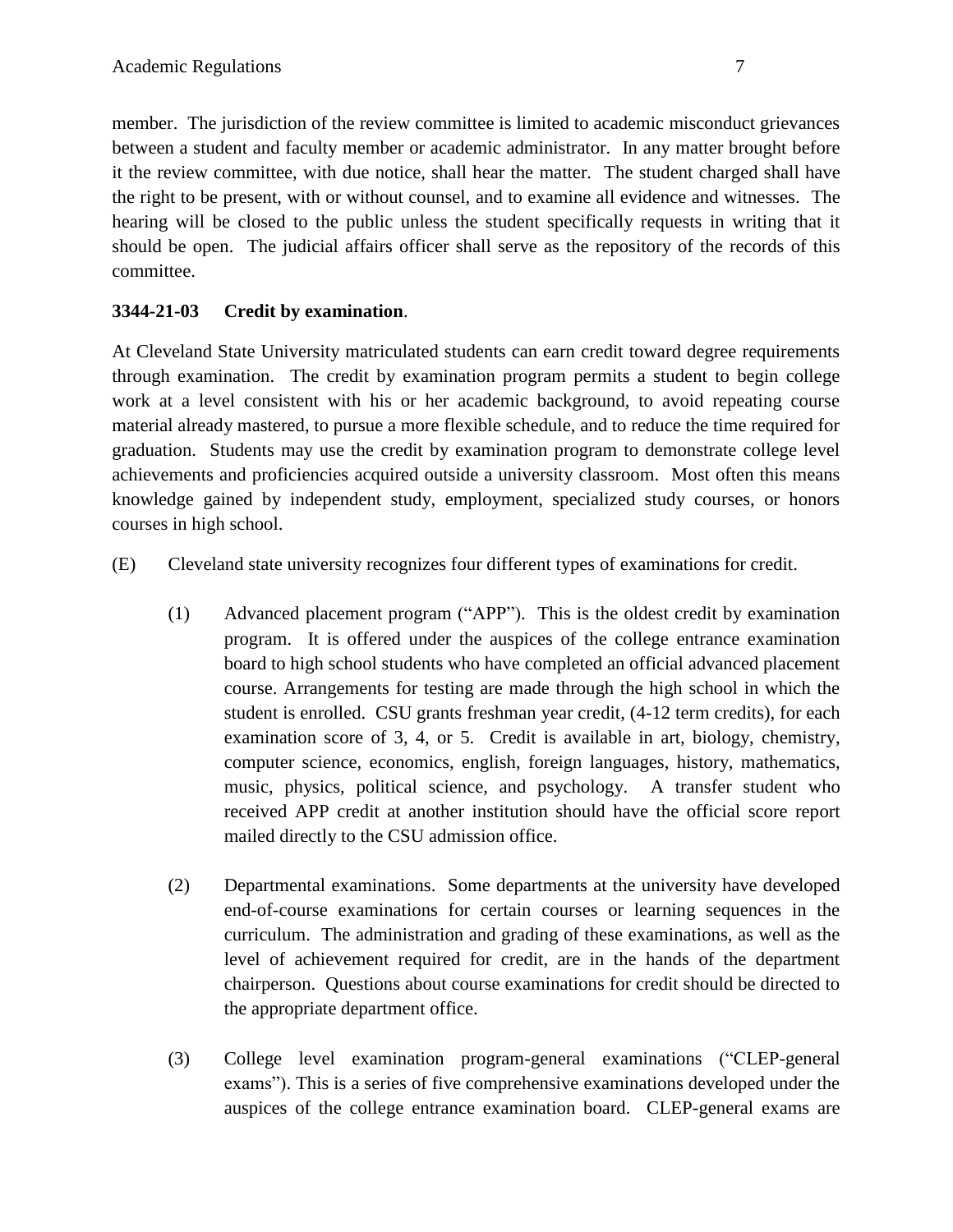administered at the CSU counseling and testing center as well as at other testing centers across the country and by the defense activity for non-traditional education support. For a score of 500 or above, credit is granted as follows: Humanities, 12 term hours; mathematics, 4 term hours; natural sciences, 12 term hours; social science - history, 12 term hours. For a score of 500 and a satisfactory essay, 4 term hours are granted in english. Registration forms for the CLEP-general examinations are available at the CSU counseling and testing center, rhodes tower, room 1235. A transfer student who received credit for the CLEP-general exams at another institution should have the official score report sent to the CSU admission office along with his or her college transcript.

- (4) College level examination program-subject examinations. These are essentially end-of-course-examinations for thirty-five widely taught undergraduate courses. The examinations are administered at the CSU counseling and testing center as well as at testing centers across the country and by the defense activity for nontraditional education support. Examinations are available for courses taught in the departments of accounting, biology, business law, chemistry, computer and information science, economics, english, foreign languages, history, management, marketing, mathematics, political science, psychology, and sociology. Either 4 or 8 term hours of credit, depending upon whether the course covers one or two terms of work is available for each examination. With the exception of the mathematics examinations all CLEP-subject examinations are composed of an objective and an essay section. An objective examination score of 52 and, for most courses, the essay section approved by the department concerned is necessary for credit to be granted. Registration forms for the CLEP-subject examination and additional information about the examinations are available from the CSU counseling and testing center, rhodes tower, room 1235. A transfer student who received credit for CLEP-subject examinations at another institution should have the official score report and essay sent to the CSU admission office along with his or her college transcript.
- (F) The following regulations apply to the credit by examination program:
	- (1) Credit is available only to matriculated degree seeking students.
	- (2) Credit granted for successful completion of an examination will be entered on the student's permanent record as hours earned. A grade is not assigned.
	- (3) If a student does not receive a score high enough for credit, no entry is made on the student's permanent record.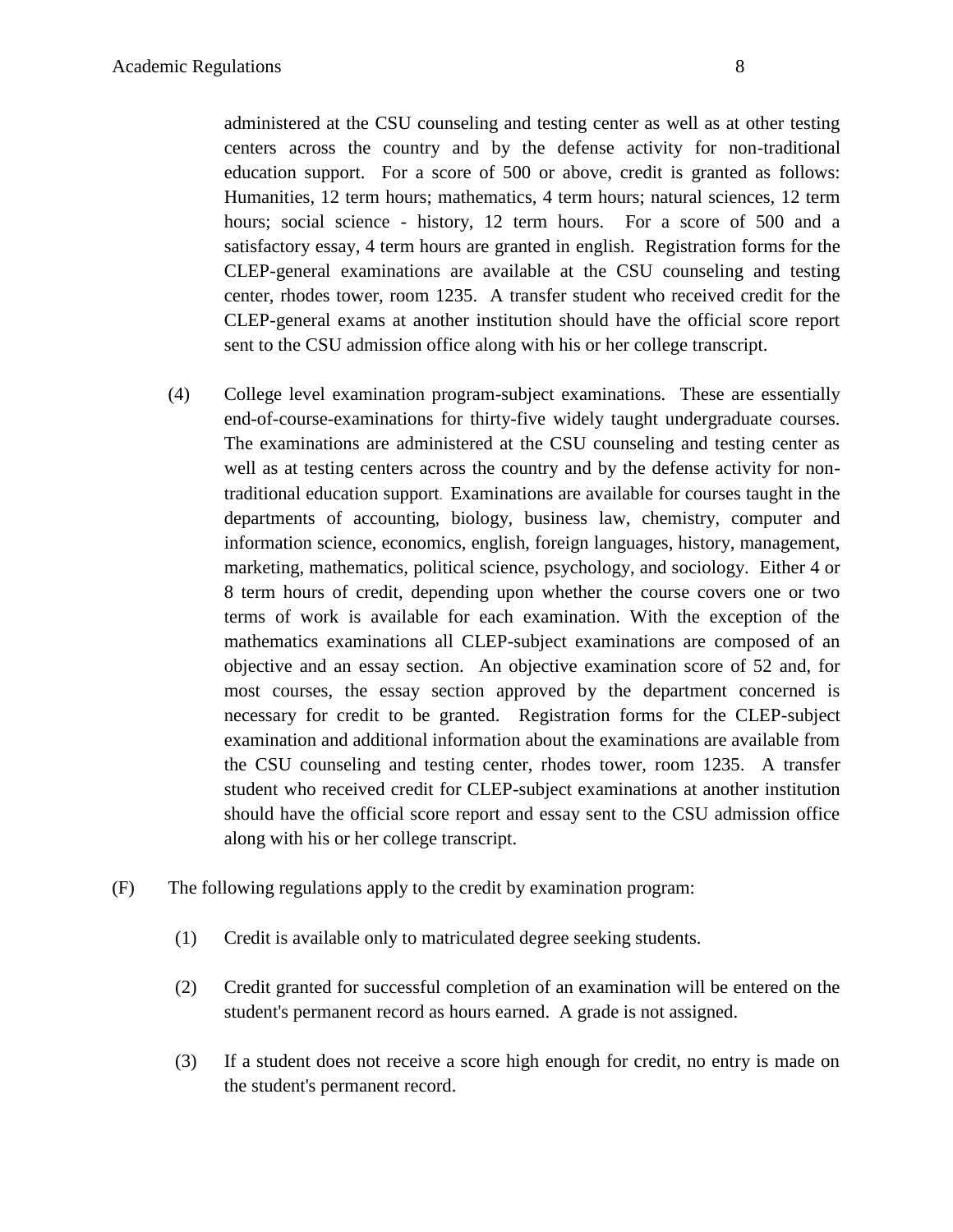- (4) Credit will not be granted for areas of study or for particular courses in which a student has already earned or been granted CSU credit.
- (5) Credit will not be granted for a course if the student has previously earned or been granted credit for a more advanced course in a learning sequence.
- (6) Generally, CSU does not approve for credit the score made when an examination has been repeated.
- (7) CLEP credit may not be part of a student's final 45 term hours.
- (8) The maximum amount of credit for each type of examination is listed below:

| (a) | Advanced placement program | no limit      |
|-----|----------------------------|---------------|
| (b) | Departmental examinations  | 45 term hours |
| (c) | CLEP-general examinations  | 44 term hours |
| (d) | CLEP-subject examinations  | 44 term hours |

- (9) All students are urged to discuss their plans with their academic advisors before taking any examinations for credit.
- (G) For graduate students, not more than one-half the credits required for the degree may be earned by a combination of examination and transfer.

### **3344-21-04 Grade Reporting**.

Each term the registrar's office sends to each college grade sheets and instructions. Grades are due in the registrar's office forty-eight hours after the completion of each final examination. Grades not returned on time will be recorded as double asterisk (\*\*) on the students' grade reports. The double asterisk (\*\*) will be changed to an "NR" if the grade sheet is not returned to the Registrar's Office by the first date corrections are updated for the term. The "NR" grade is computed as an "F" in the term and cumulative average. The grade can be changed according to the regulations applying to "I" grades. If not removed, the grade remains an "NR", carrying the same quality point value as an "F". Graduate student's "NR" grades are not immediately computed as an "F". However, if not changed in the prescribed time, the "NR" will become an "F". Grades are to be delivered in person to the registrar's office, not through the U.S., mail or